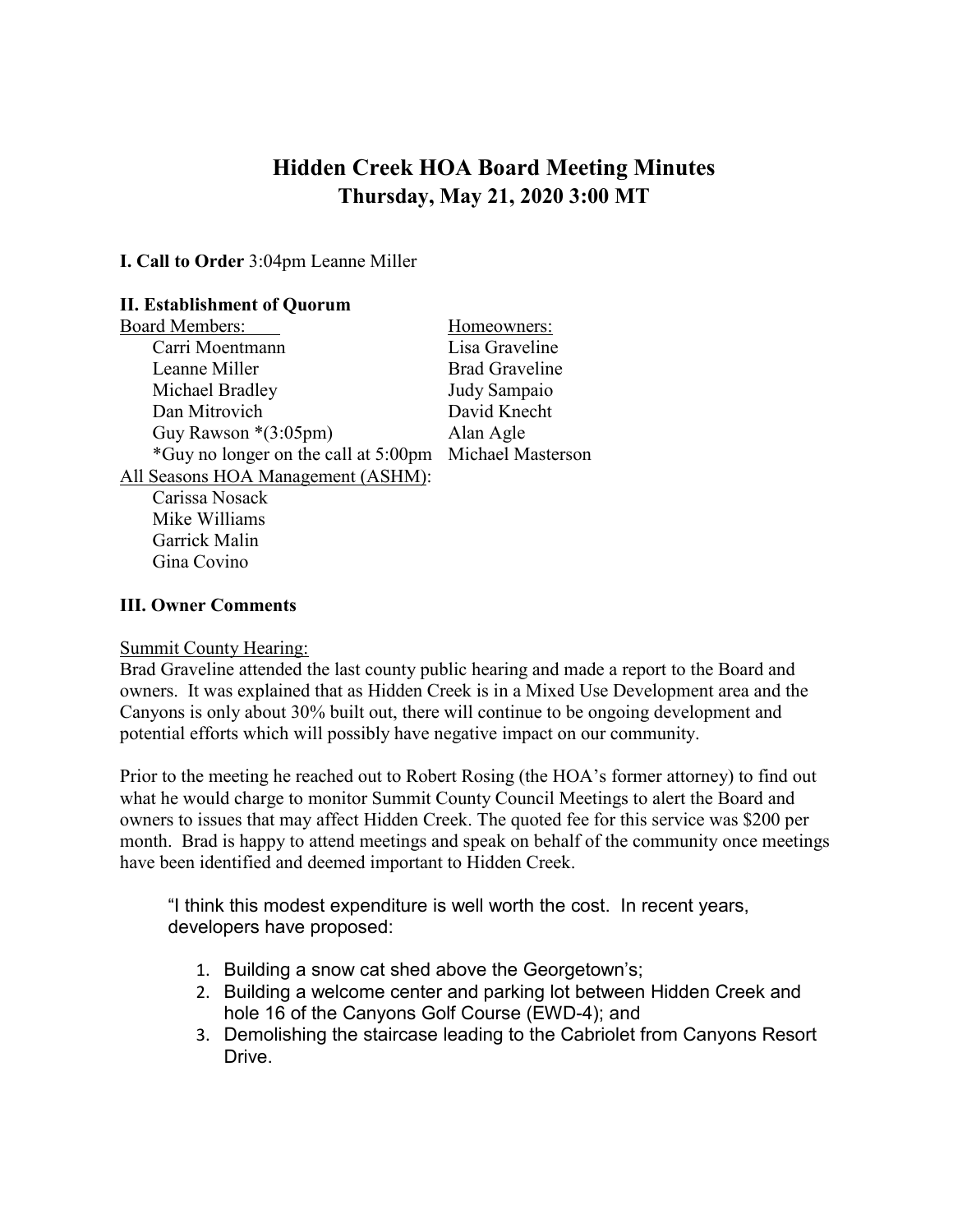Any of these actions would have had a substantial negative impact on our quality of life, property values, and, for those who rent their properties, rental income.

While it is possible for any homeowner to receive alerts for meetings, the notices are difficult to decipher. Unless we have a resident with a real estate law background who is willing to take on this task, I think there is a high likelihood we will miss issues that impact our neighborhood. And, once the Council makes a decision, it likely would be very difficult to try to unwind it.

Many of us probably assume there will not be development adjacent to our houses, because the land has remained open for the last 40 years and/or the parcel seems too small to be developed. However, as development continues in the lower Canyons area, there will be increasing pressure to develop the land adjacent to Hidden Creek. There is a strong chance a developer would prefer to build a recycling center, power station, water facility, golf maintenance shed or similar structure on land near Hidden Creek rather than adjacent to a brand-new fancy condo building or high-end hotel.

I would hate to see any of us return to our homes here after some time away and find out that ground has been broken on a new snow cat shed that we knew nothing about.

To me, a modest expenditure of \$200 per month (possibly less) strongly outweighs the potential negative impact on our property values and quality of life".

Michael Bradley commented that he has reached out to Ray Milner about notices being sent direct to the HOA Board. There was previously a process in place, but he had not responded yet with how to get it set up again. He also spoke to Terry Lang, the president at Red Pine who confirmed there was a way to get access to the County information online. It would be great to take action as a group of neighbors, but deciphering the information is still difficult. Michael Bradley was concerned about incurring legal fees before knowing what it is we are trying to fight.

Brad again commented that Notice is not typically given in a way that is helpful, they just meet legal requirements. In the case of this meeting, zoning changes were being proposed that would open the door for new development uses even though no development is actually being proposed. This zoning change could have "slipped by" and the consequences may not have been realized until months or years later. By way of example, if the cabriolet stairs had been lost or a snow cat was shining in your windows ever night this would have been catastrophic.

The zoning designation change is still up for review. The county council could have decided to pass at the last meeting. Brad felt in all likelihood it would have been approved if there wasn't someone there making comments and asking questions. So the council takes the comments and discussion under advisement and these can be long processes.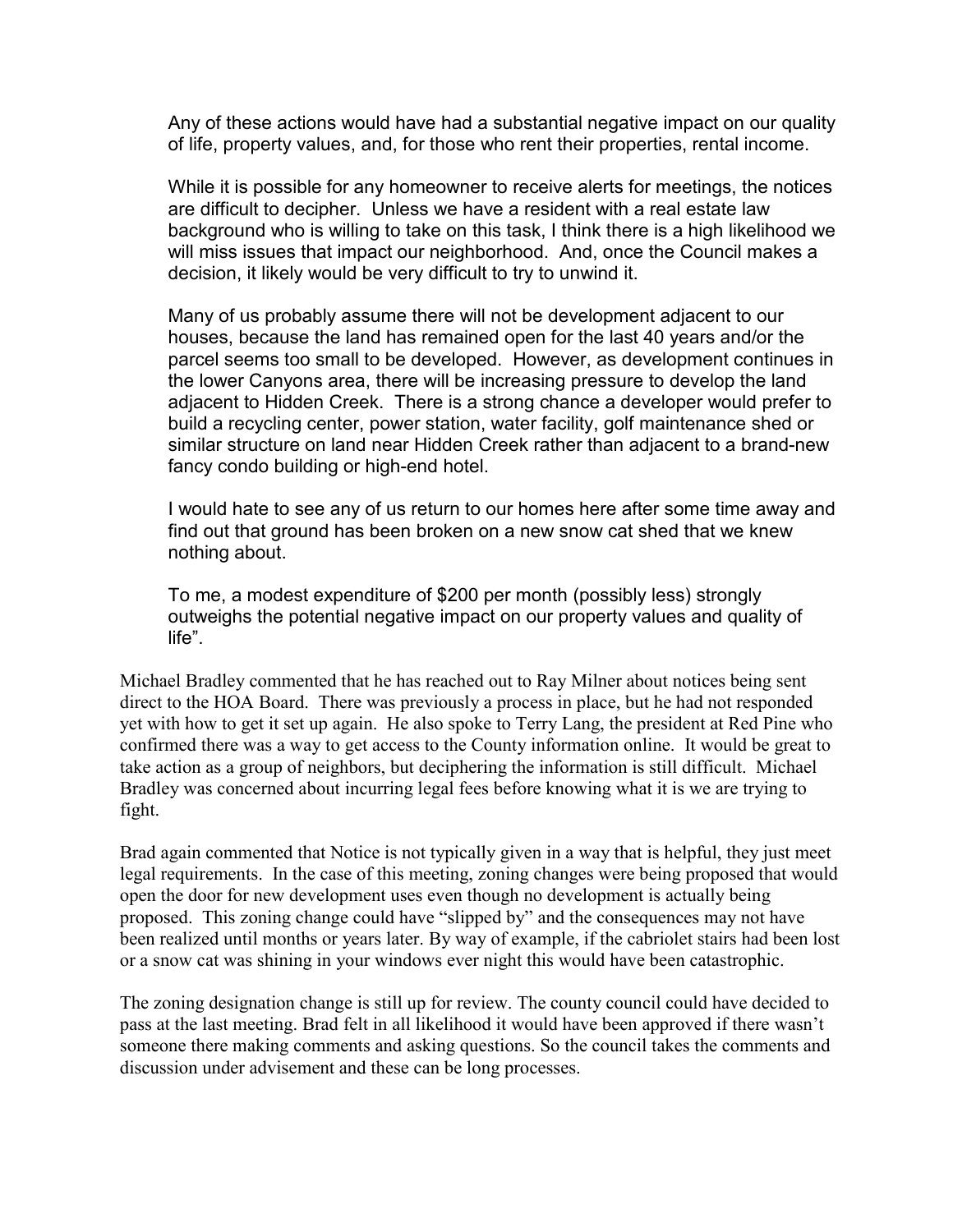Carri Moentmann commented when she provided legal services to a city experiencing extensive zoning much of the zoning changes were driven by developers and passed very quickly. Concurring that the concern is very legitimate as once cities/counties pass zoning changes it is unlikely that they can be undone and it will be too late to take action. If no one speaks up at meetings, councils just pass these changes.

#### General Comments:

Lisa Graveline inquired into whether the community was going to send out a Newsletter? Leanne said that "yes" they were. Lisa requested the Newsletter provide future HOA meeting dates and asked whether there was somewhere on the owner portal were the dates could also be posted. Noting the importance especially since the meeting minutes are a month in being posted.

Lisa also had questions about the new windscreens on the tennis courts. She asked that the windscreens be moved to the middle from the current location at the top of the fencing due to wind issues.

David Knecht inquired about some re-seeding of the common area that had been trenched and disrupted 3-4 years ago between buildings 35-36. He also inquired about options to cover unsightly utility boxes in this same area. Mike Williams said the hydroseeding is being coordinated. Leanne Miller explained that utility boxes are located in protected easements and throughout the Hidden Creek community. Carissa Hossack described the use of faux landscape rocks that could possibly be placed over the utility box. Research can be done into possible covering options and permissions from utility companies. This topic will be best addressed with a comprehensive community landscape plan so that all areas are treated equally when the HOA has the funds. Carri Moentmann pointed out that due to the lack of HOA funds realistically the community will not be able to proceed with any comprehensive landscape plan in the foreseeable future and any research should be put on hold for a later date.

Leanne reminded owners that posting maintenance requests or questions on Buildium is the best way to get them addressed. Gina Covino can be emailed for directions on how to access and post requests. [gcovino@allseasonshoa.com](mailto:gcovino@allseasonshoa.com)

David Knecht also mentioned his letter to the Board about 6 weeks ago, the immediate response he received from ASHM and the personal phone calls he received from Carri Moentmann and an ARC member. He expressed his disappointment and discouragement in not receiving a formal response direct from the Board and President, Leanne Miller. Gina stated she believed that she miscommunicated the expectation and that she apologized. Michael Bradley spoke up and apologized, saying that he spoke to Carri Moentmann about her call and the letter and thought that the concerns had been addressed. Apology was accepted.

## **IV. April 2020 Meeting Minutes** (5 minutes)

Leanne appreciated Carri's efforts and the quality of the meeting minutes. Motion by Dan to approve,  $2<sup>nd</sup>$  by Michael. All in favor, motion carries.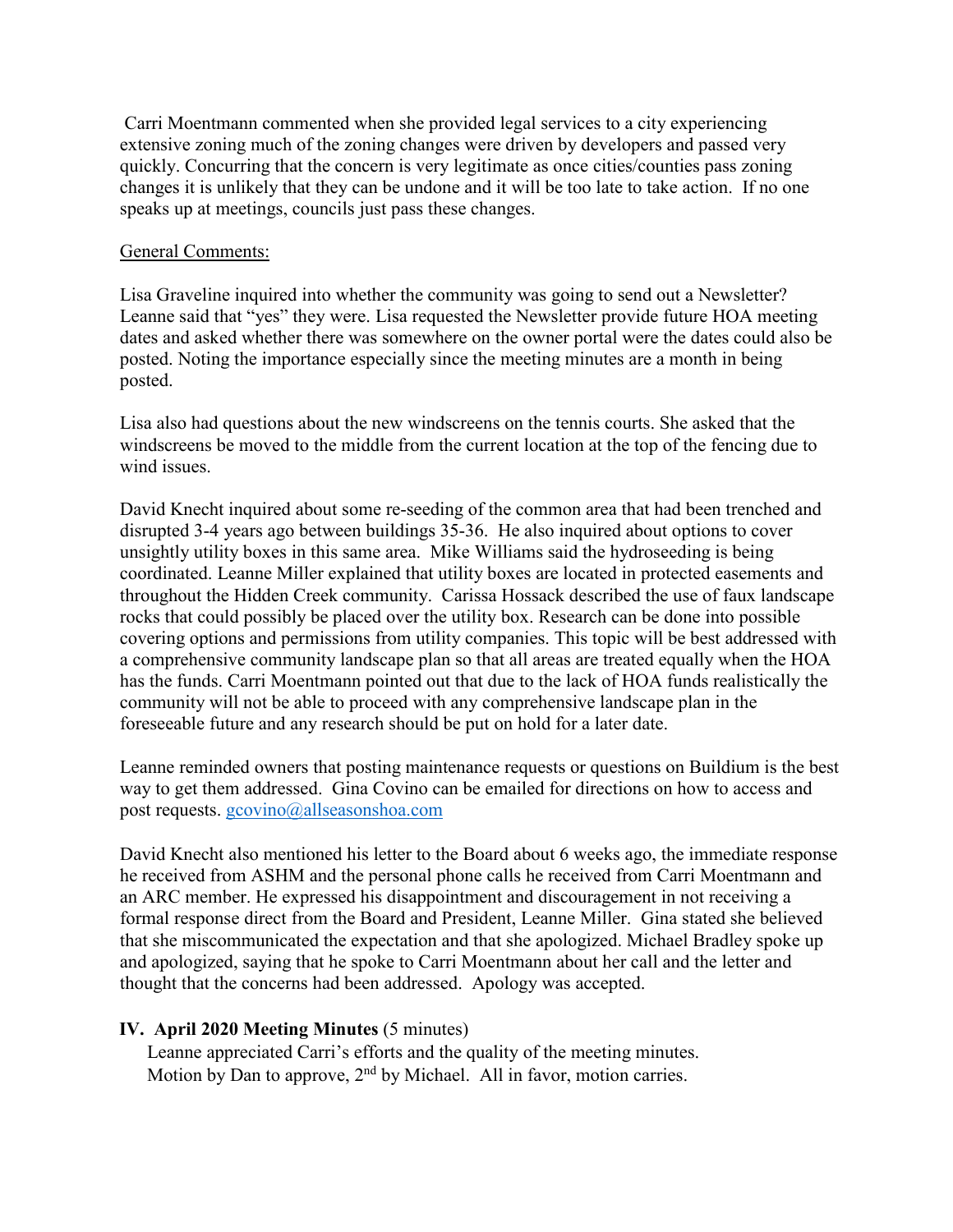# **V. Financials**

1. March and April

Garrick Malin sent out a summary to the Board members. Leanne asked if there was anything in particular that Garrick wanted to call attention to. Dan Mitrovich had requested that instead of repeating through the P&L statement and Balance Sheet that Garrick report on the Capital projects and the updated capital projections.

- Asphalt is \$46K over initial estimates capped at \$206K.
- Mountain Regional Water's contractor, JRock has requested that the retaining wall be complete prior to their project beginning, so those funds have been moved from 2021 budget to 2020. Bid is \$47,600 which is \$13K under budget (originally budgeted \$60K).
- Tennis windscreens were actually \$2000 under budget.
- We had projected to spend \$313,300 for 2020 capital budget but that is anticipated to increase to \$404,900 with an increase of \$91,600 as a result of moving projects from 2021 to 2020. The net change between the two years' capital budgets is anticipated to be \$31,600 increase over budget. To clarify, the overage of funds is for the asphalt to coordinate cost savings with the Mountain Regional Water Project.

Leanne asked if the HOA had the cash funds in our accounts to cover the 2020 projects.

- Garrick answered that he did look at the cash on the balance sheet and said "yes we have the cash, but it will be tight". Leanne commented that "then maybe we should be looking to reduce in some other areas?" Garrick answered "yes, this definitely something that could be considered". Michael Bradley asked Dan Mitrovich if the money that had been budgeted for renovation of the clubhouse was still available funds? If so, would this cover the amount or would we still have overages? Dan deferred to Garrick to look at this and advise. Carissa jumped in and explained that between the cash reserves and the reserve fund accrual of \$213,600 there will be enough funds for 2020. Garrick reviewed and agreed with Carissa.
- There are a couple of capital projects that management thinks could come in under budget (Carissa gave water valve replacement, painting and pond dredging as examples).
- $(46-48m Carri, ask me a question about this. This is ALL projections. I'd.$ like to circle back around with a more complete answer to the Board. You have about \$310K in cash and will accrue \$213K=\$523K. We will spend less than the \$406 because we are cutting out a roof and will not spend a lot painting. This ONLY leaves you with about \$117K total funds to work with for 2021 (some of this is operating funds), which IMO means only roofing while you accrue the \$213K unless you increase HOA dues or propose a Special Assessment. Now that the Board has made it through capital project approval – we need to shift our focus to your lack of funding! There is NO money for the insulation issue that we discuss later in the meeting. There is NO money left to spend!)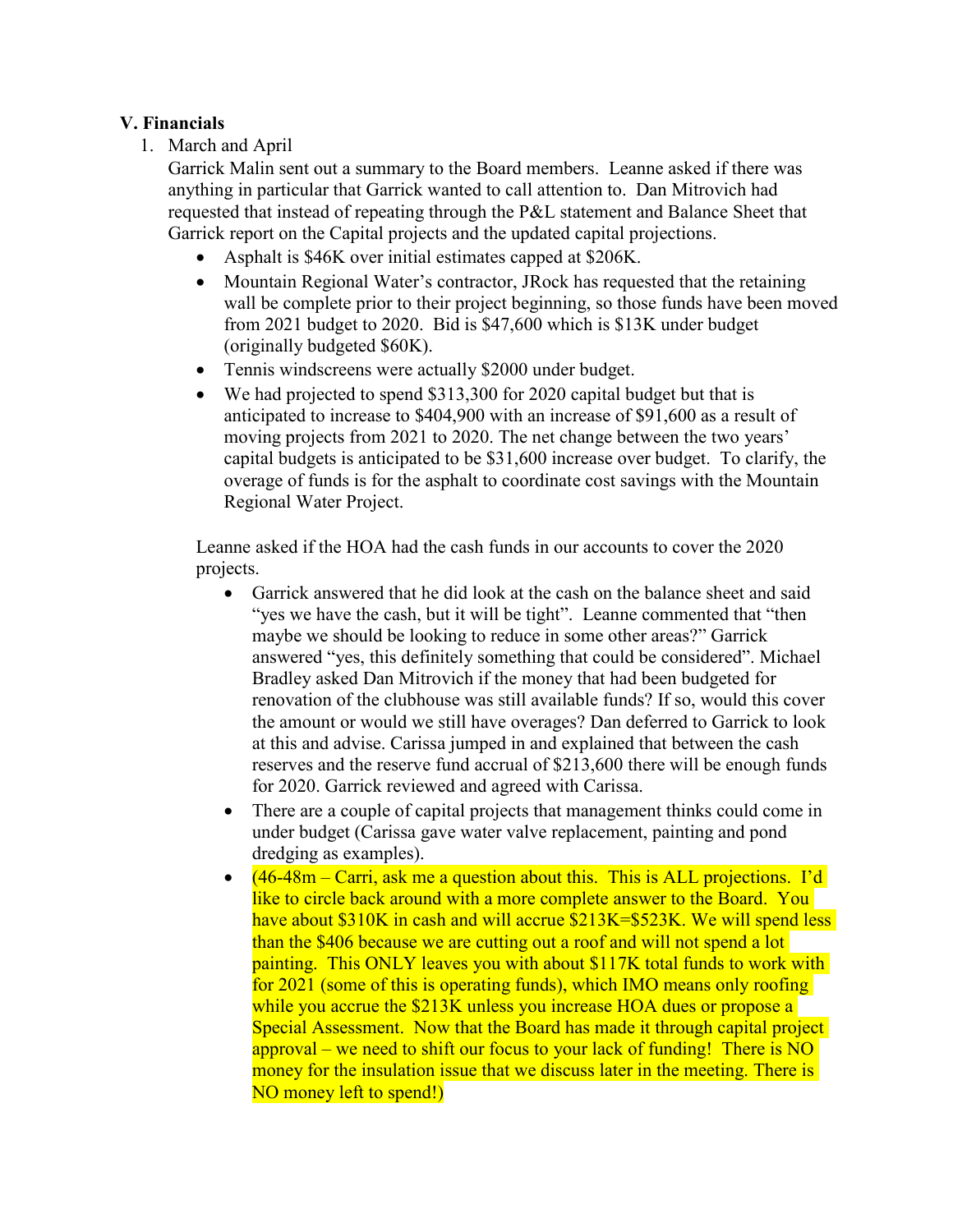# **VI. Maintenance Report** (20 minutes)

1. Remodel/Modification Report

8B – in progress and close to completion

13B2 – in progress and close to completion

14A2 – V2 FINE, window replacement completed

16B1 – pending exterior paint of dryer vent

16B1 – V1 WARNING, interior remodel unapproved

\*Mike took pictures in Jan. and it didn't look like any plumbing or electrical was done that would affect another unit, but he did put a dryer vent out the back and it does need to be painted. Fine was issued for not following proper procedures)

20B – pending paint on decking and weather

17A2 – completed, passed county inspection

- 24A pending exterior paint on gas line
- 25B window replacement, completed

25D – concrete extension, pending spring

25D – pending paint on conduit

26B – waiting for County electrical inspection

32A – Interior remodel, in progress

\*Owner was notified of new front door standard.

38A – Pending start date

34B – Interior remodel, in progress

34B – V1 WARNING, Mini-split, did not follow the approved application.

\*V1 Warning letter was sent to bring property back to original condition. Owner

sent a proposal to the BOD to consider. BOD will discuss in closed meeting.

 $35B - in$  progress

38A – interior/exterior remodel, pending a start date

Mike and Carissa have started to communicate with the building department in a proactive attempt to better understand the County process and rules in order to avoid conflicts with the HOA.

The HOA is making an effort to be clearer in the details of the owner approval letters so that expectations are clear on what is approved and what is not for owners, HOA and also the County.

2. Completed/In Progress/Parking Report

Completed

- 1. Trees sprayed by Altitude per contract
- 2. Morgan Asphalt contract approved by the BOD/signed
- 3. Gutter and down spout cleaning (replacing damaged down spouts as needed)

4. Installed 2 tennis court 8ft wind screens HC logo by spray painted by template. Mike stated there was reduction in overall cost by ordering the 8ft instead of the 10ft and using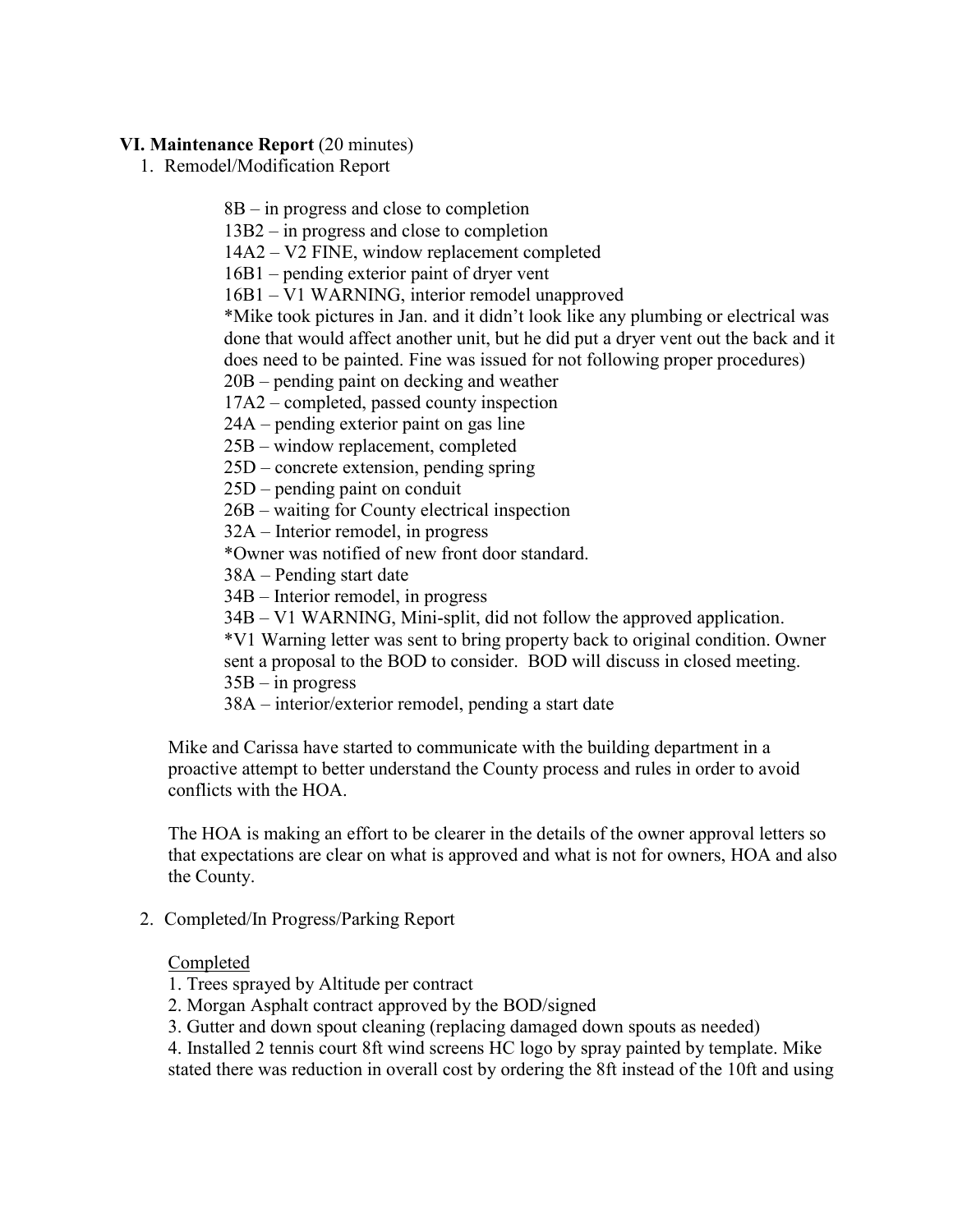a template for the logo (\$3300 vs \$1000) \*The wind screens will be moved down for the wind and centered on the court.

- 5. Tennis courts blown out and nets installed
- 6. Installed 2 Mutt Mitt dispensers on garbage enclosures in the Townhome areas
- 7. Pond aerator repaired and installed
- 8. Fixed roof leak on 36C
- 9. Changed amenities code
- 10. Drained and sanitized the pool, lines, and added new filter housing and filter for hot
- tub. The sand should be replaced every 5 years and the pool drained every 4 years.
- 11. Replaced aging handicap sign
- 12. Cleared fallen tree behind 35C
- 13. Replaced missing dryer vent screen on 2B
- 14. Installed more security measures on tennis court gate
- 15. Pressure washed pool deck area
- 16. Vole treatment by Beeline. \*Vole traps can be made by ASHM and placed.
- 17. Personal deck report
- 18. Routine Daily Maintenance:
	- a. Sanitize laundry room
	- b. Parking Patrol
		- There have been oversize vehicles parking in the lots. Parking has not been an issue due to stay at home orders. We have issued 12 warnings this month and no one was towed.
	- c. Clean pond drain
	- d. Cleaning around garbage enclosures

Question: Are oversized vehicles allowed to park in private drives? Rules & Regulations: Oversize vehicles should not be parked on Property. ASHM has been enforcing in parking lots but not in front of garages.

Carri and Leanne commented that enforcement of oversize vehicles as well as parking in non-marked parking stalls should be strongly enforced. \*ASHM will increase enforcement especially as construction work increases.

In Progress

- 1. One more wind screen for the tennis courts
- 2. Replacement of a memorial tree on Aspen Dr. once PC Nursery has available
- 3. Repair light and damaged tile in pool
- 4. Replace pool filter
- \*Pool opening will depend on County recommendations.
- 5. Recycle signage being printed
- 6. Homeowners modifications/violations
- 7. Preparing plan for retaining wall/ MRW line/asphalt replacement/pond
- dredge/electrical conduit install project with Michael Clay at JRock
- 8. Personal deck improvement

Another memorial tree will be planted in memory of Donna Van Buren.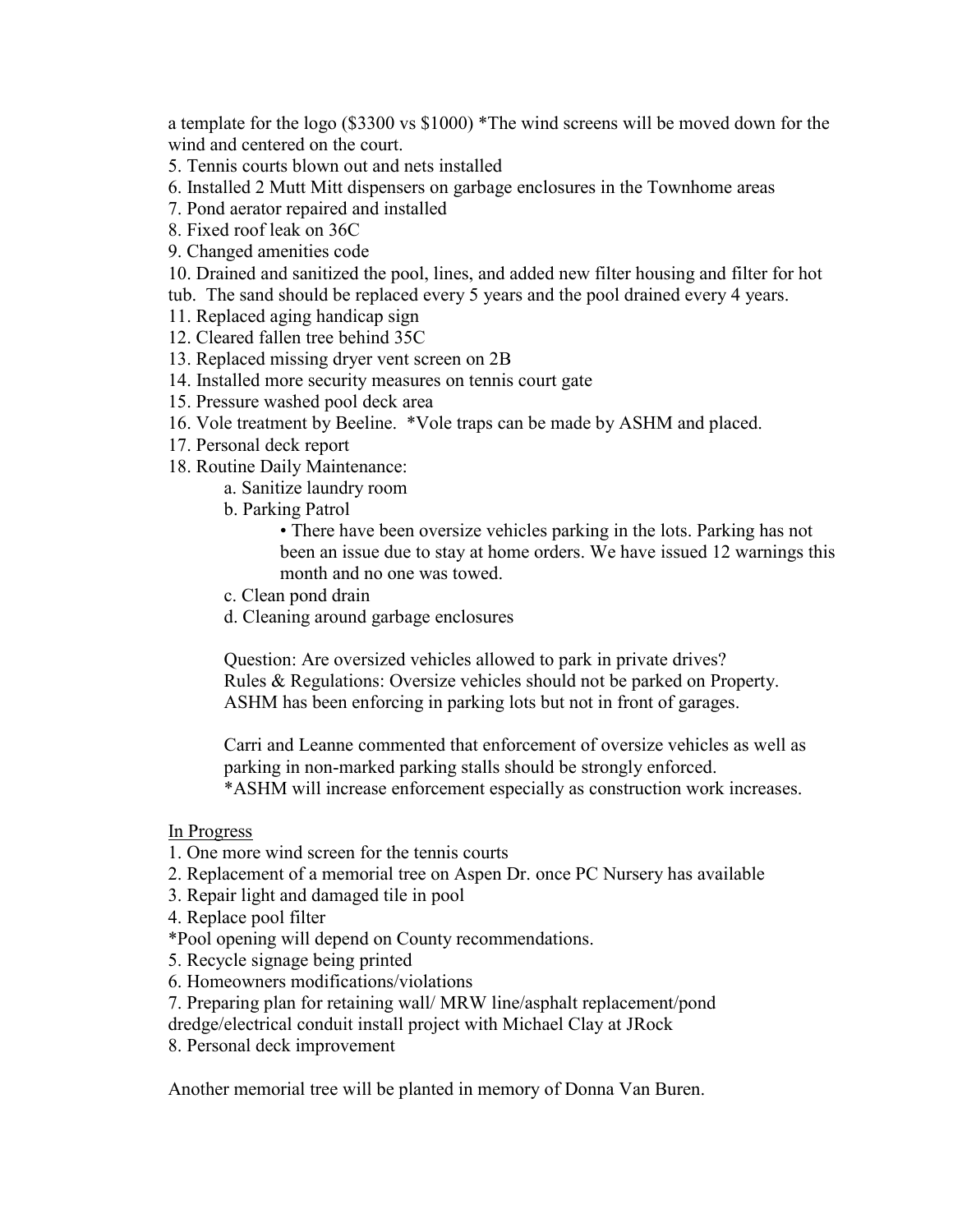3. Stairs & Landing warranty

Ash and Dust provides a 1-year warranty on workmanship, wood and brackets. The paint was applied according to manufacturer's specifications, with additional measures by A&D building temporary bridges for access to allow for the recommended curing time. The areas with traffic will need regular maintenance every year to protect the wood from the traffic and especially the salt use. There is no paint product that will hold up to the salt and ski boot traffic. This was just part of going with the wood option versus the metal that was also considered.

Touch-up painting of the stairs and landings can be done yearly within the allotted maintenance hours. Extra paint will be onsite for this regular maintenance.

4. Personal Deck Report

ASHM reported that upon inspection there were no board or railing repairs needed on the inventory of personal decks this year, so peeling paint was how personal decks were evaluated. A rating of 1-5 based on peeling paint on personal decks has been documented in a spreadsheet and this will be how records will be kept going forward.

All Owners who have personal decks were notified of the new paint standard but only those requiring painting should be required to make changes this season.

Personal decks with a rating of 2 and above will be notified to paint their personal decks by August  $31<sup>st</sup>$ , 2020. Special personal circumstances to delay can be dealt with as requested on decks rated 2. Carri is willing to talk to owners with concerns on an individual basis if needed. Motion to approve by Carri,  $2<sup>nd</sup>$  by Michael. All in favor, Dan, Guy. Leanne abstains.

## **VII. Governance**

- 1. Ratify Email Decisions Motion to approve ratification of Doggie bag stations on Willow Creek and Aspen Drive by Michael, 2nd by Guy. All in favor, motion carries.
- 2. Report on Summit County Public Hearing

Owners can go to the County website to requests notices for specific meetings. The Board encourages those who are interested to sign up.

Leanne suggested an email be sent to owners to know if they support legal expenditures in this area, noting we have only heard from a small number of owners that they want this type of service. Leanne stated that spending \$200 a month would only be the "tip of the iceberg" as we do not have this kind of money in our operating budget. It was noted that the response from homeowners was based on an email sent by Brad Graveline to only those owners for which he had email information.

Carri Moentmann brought up the importance of a Homeowner Directory for access by homeowners. This method could be used for owners to be able to reach out, notify and share information throughout the community. It was also noted that the expense and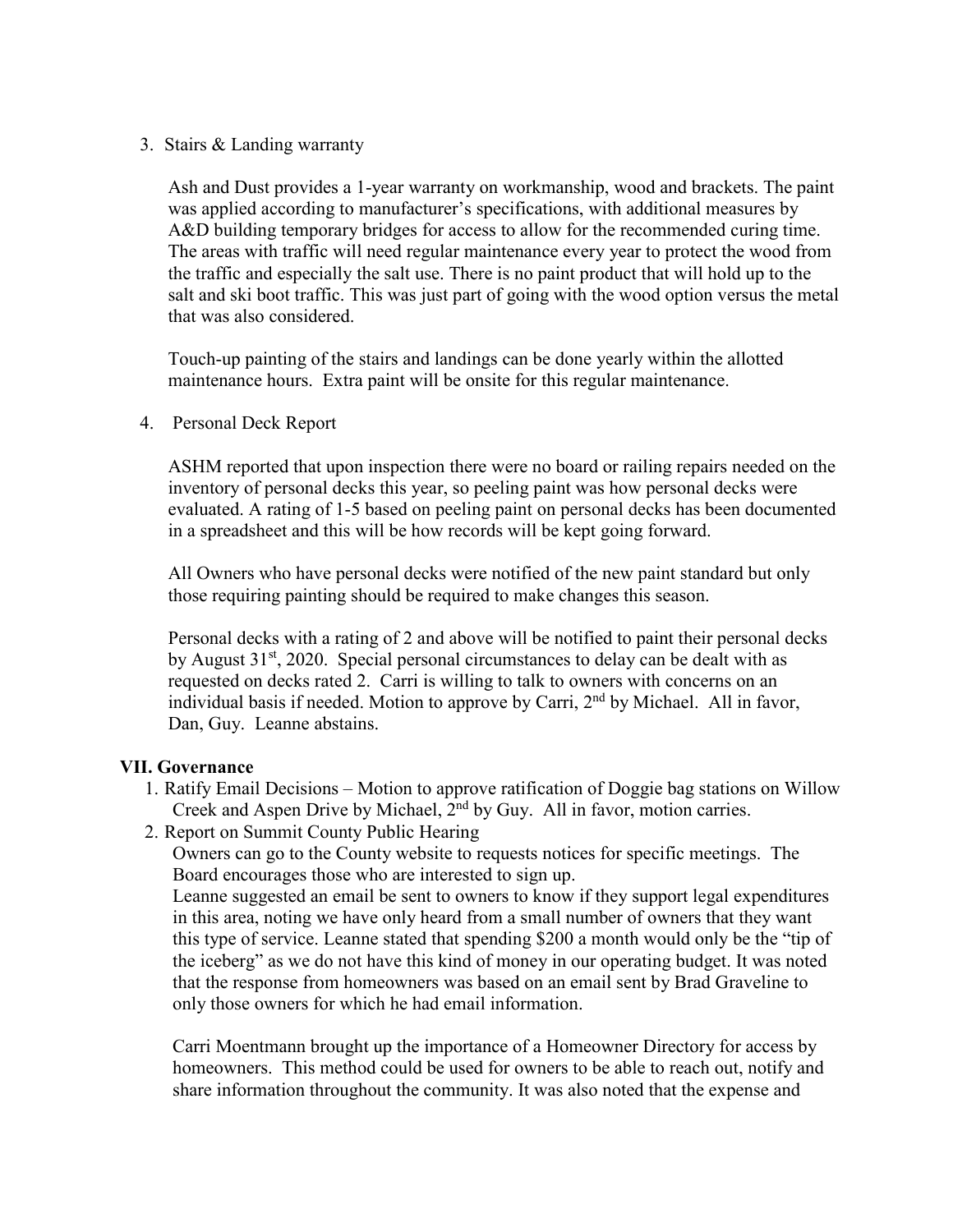merit of a survey was also undesirable.

\*ASHM can send an email that provides directions on how owners can "opt in" to share their contact information in the HOA portal. A committee could also be formed, but there is considerable risk of missing important details or meetings. Brad Graveline agreed that he would be happy to help but agrees there is a significant amount of risk and doesn't think he would be comfortable taking on the responsibility of being knowledgeable about each month's meetings. He is willing to serve on committee and doesn't think we should view \$200 a month as a "tip of the iceberg". At the point something was identified by legal counsel, homeowners could act individually or as a group to act or even retain counsel.

An attorney to monitor notices would report to management who would then notify the Board and homeowners regarding potential issues/concerns. At that point efforts would then be taken on by interested homeowners. A fee cap agreement could be drafted to keep costs minimal.

Current legal counsel Andrew Blonquist or a paralegal could provide the services for about an hour a month but there is no way upfront to know if that will be sufficient. Brad Graveline has a hard estimate for \$200/month from Robert Rosing because he is likely abreast on issues in Park City. Brad will email the details to the Board. Brad is also willing to draft an engagement letter.

All information should be gathered for the Board to consider via email, including cost and qualifications of attorneys, for the purposes of monitoring of Summit County Notices to protect Hidden Creek.

3. Amendment to Articles of Incorporation

Purpose: Formally change the name of the association from Park West Condominiums to Hidden Creek at the Canyons to simplify and keep business registration current.

Michael motions to approve name change as described in the Amendment to the Articles of Incorporation,  $2<sup>nd</sup>$  by Dan. Leanne (Y), Guy (noted Guy no longer on call at 1hr 45min). Carri abstains. Motion carries.

4. Rules & Regulations Update: door standards

An application was submitted to ARC for a door change and during ARC discussion it was recommended that standard for doors be corrected/updated. The details on changes are listed in the Board packets. There would be just one front door option and it would have a top light (no grids) and the utility door would be a matching solid door (no glass). The standard would be reduced from the current two front door options down to one door. Private deck or patio doors that are not sliders are full light and match the existing style of doors.

Motion to approve by Carri, 2<sup>nd</sup> by Leanne. All in favor, motion carries.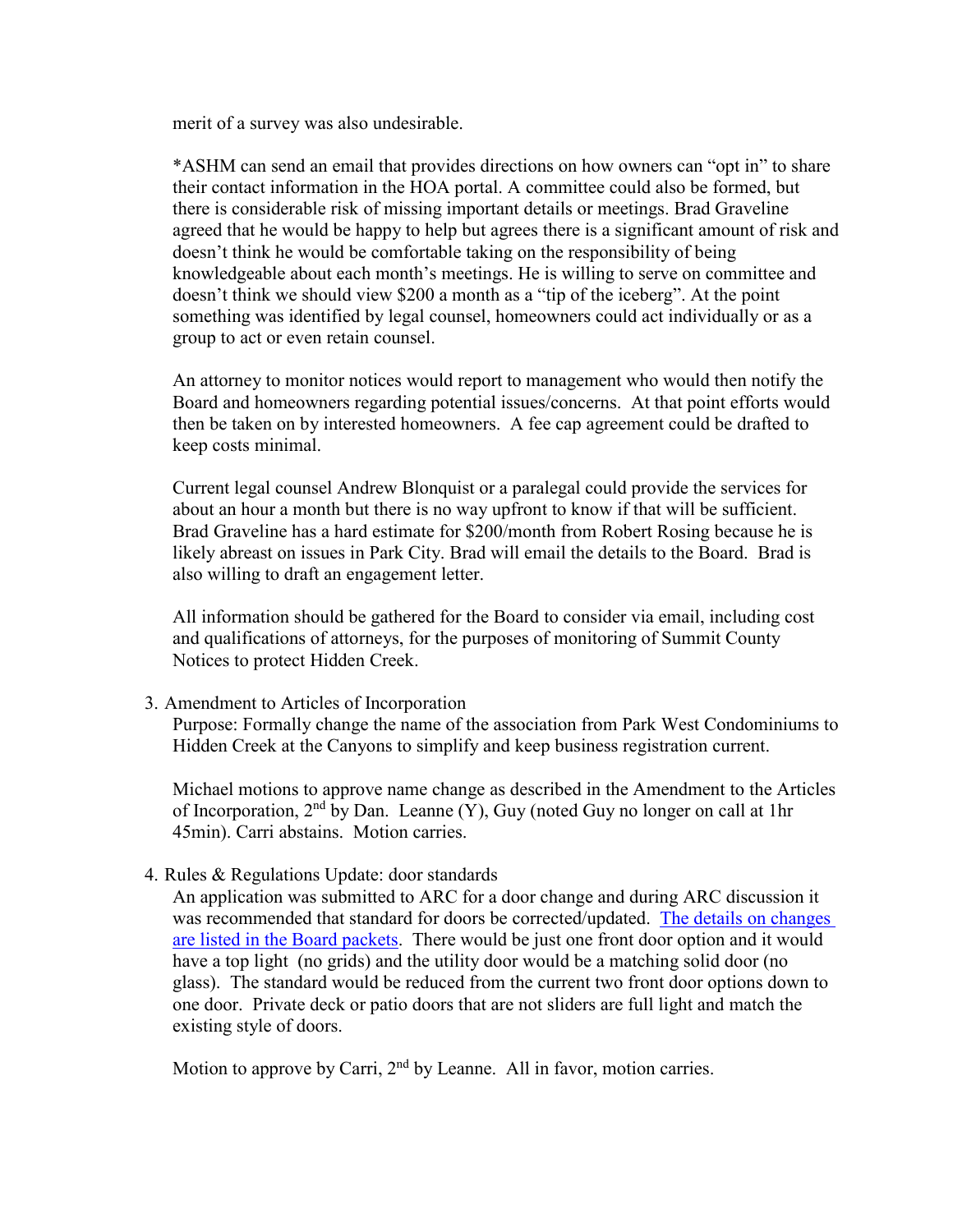## 5. ARC

To help expedite, ARC is trying to make approval information more detailed and clearer for the Board to review and for ASHM in monitoring the work.

7A – Pending revisions to be sent back to ARC for another review before recommendation to BOD.

- 25D held in obeyance
- 38A action no longer needed
- 34B to be discussed in executive session

#### 6. 2020 Capital Projects – MRW project coordination

a. Retaining wall

Engineering has already been completed and paid for through Black Dog. JRock has been helpful in obtaining a second bid as they feel the retaining wall should be completed prior to the asphalt work. Both bids follow the Scope of Work approved by the Board, are based off of the engineering report and include warranty information on workmanship for 1 year. Mike recommends that Perez be used, not only because they are slightly less, but because they can easily coordinate with JRock the sequencing of projects (this excavator will be doing the pond excavation for JRock).

\*Leanne mentioned that at the bottom of the stairway from Lakeview parking to Cedar Lane there is an area that is back pitched and drains poorly (and freezes in the winter) and requests that it be addressed during the paving project. The concrete can be cut out and paved to resolve the issue.

Dan motioned to approve Perez retaining wall as detailed for \$45,050.00, 2<sup>nd</sup> by Michael. All in favor, motion carries.

\*ROUGH project timeline: June  $22<sup>nd</sup>$  for retaining wall to begin and finish prior to July  $4<sup>th</sup>$ . JRock to begin foundation of pump station building July  $6<sup>th</sup>$  with substantial pipeline completion by July  $24<sup>th</sup>$ . Asphalt paving to begin the end of July and into August.

b. Roofing/Insulation:

Only one of the companies would separate the insulation from the roofing on the bids after initials request and upon follow up request. Kimball roofing is a throw away bid and does not make sense. After doing research and talking to all four roofing contractors, Mike does not believe that the plywood backed insulation is the best option. Yes, it will insulate, but not very efficiently compared to the cost.

Hale and Hansen both say that drilling holes and spraying in the insulation is not good because leaving the old batts in will cause uneven insulating problems, again not creating efficiency. Bottom line, old insulation needs to be removed in the cathedral ceilings.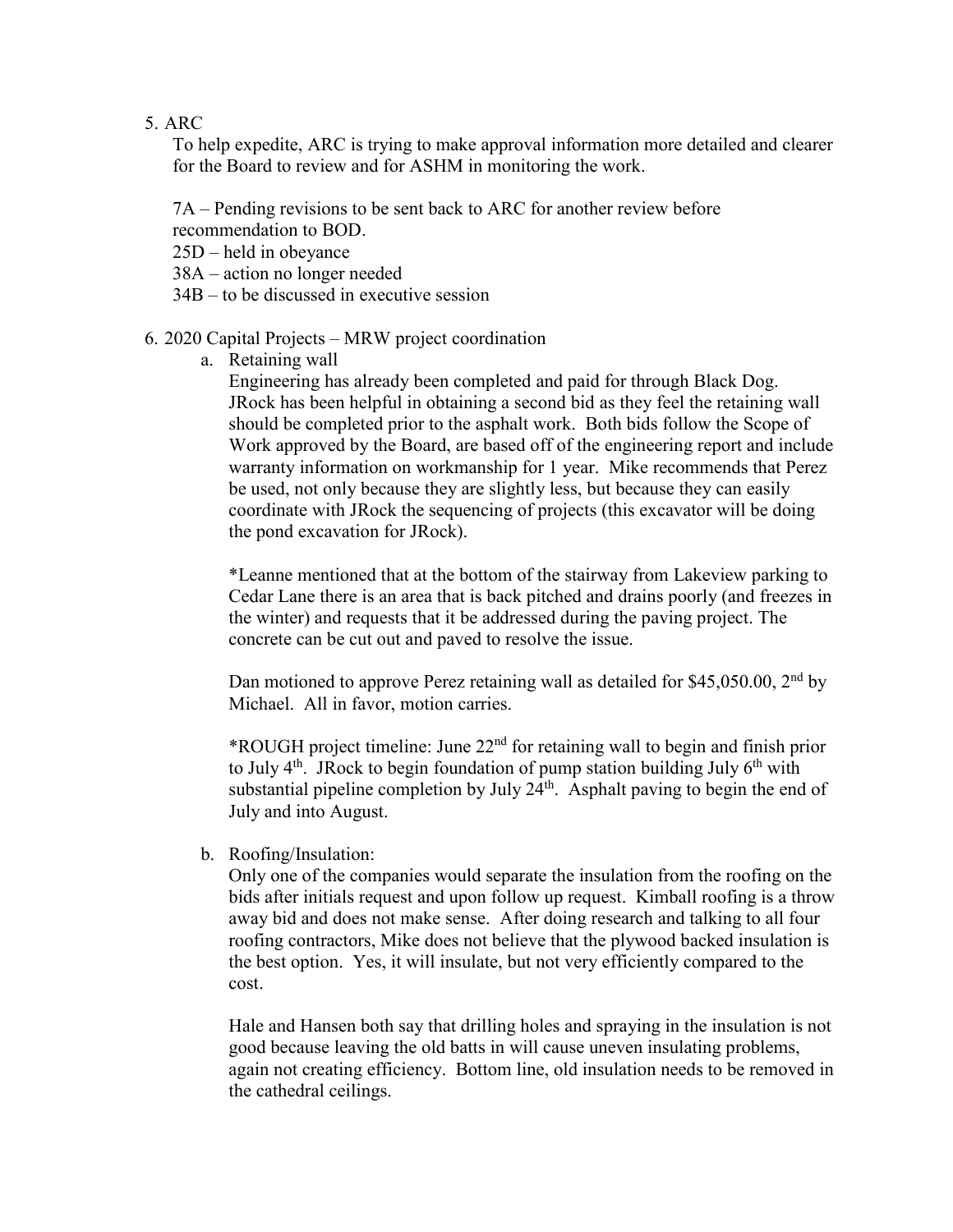Hansen has experience with cutting swaths of sheetrock on the interior at 4-5 foot intervals will allow the batt insulation to be removed. This allows them to blow the insulation from underneath to get good solid insulation coverage.

Based off of his research, Mike recommends treating the insulation and reroofing separately and

1) recommends adopting a standard that any remodel application address insulating the entire roofing area including any attics and cathedral ceiling areas (so far everyone that Mike talks to about remodels he makes this suggestion and the owners agree it is a high priority)

2) Look to address insulation on roofs with a history of ice dams directly with the homeowners and

3) Have the Board come up with a fiscal plan to address insulation costs. Unfortunately, it is extremely expensive to insulate from the roof. It may be a little less expensive to do from the inside and may be more effective, but will still require additional steps with demolition and finish work.

Carri commented that she understands the batts need to be removed either way but questions if they can be done at the same time the roofers are removing the shingles and replacing any necessary sheeting. Can the sheeting be removed, the old batts removed and the new insulation blown in?

Some sheeting will need to be replaced during the re-roofing, but pulling up all of the sheeting is not necessary. It is an approach that could be taken but will be more expensive. Coordinating this approach is risky as the entire roofing would be removed an exposed while waiting to be insulated.

Discussion continued on pros and cons of the two different methods. Dan commented that the blocking between the roof joists and the frequency of them needs to be determined and that it seems that going from the exterior might be better because electrical and lighting could be in the way. Dan also agrees putting some type of standard in place and putting some of the burden for cost back on the owners during remodeling would be a good idea.

Leanne said that in the past they had removed the insulation successfully from the exterior while re-roofing to re-insulate. A possible solution would be test both methods to determine which way is best. If discussion continues it will delay roofing projects another month. No one concurred with this approach.

Carri again commented that figuring out who is paying for insulation is still a big item to consider. Mike said that with budget constraints for 4 roofs this year there are not enough funds to consider fixing the insulation and the potential liability for a roofer in removing the decking to do insulation is huge. An exposed roof is a huge liability and roofers typically start drying in a roof as soon as they have torn off one side and before they complete others so that there is no risk of rain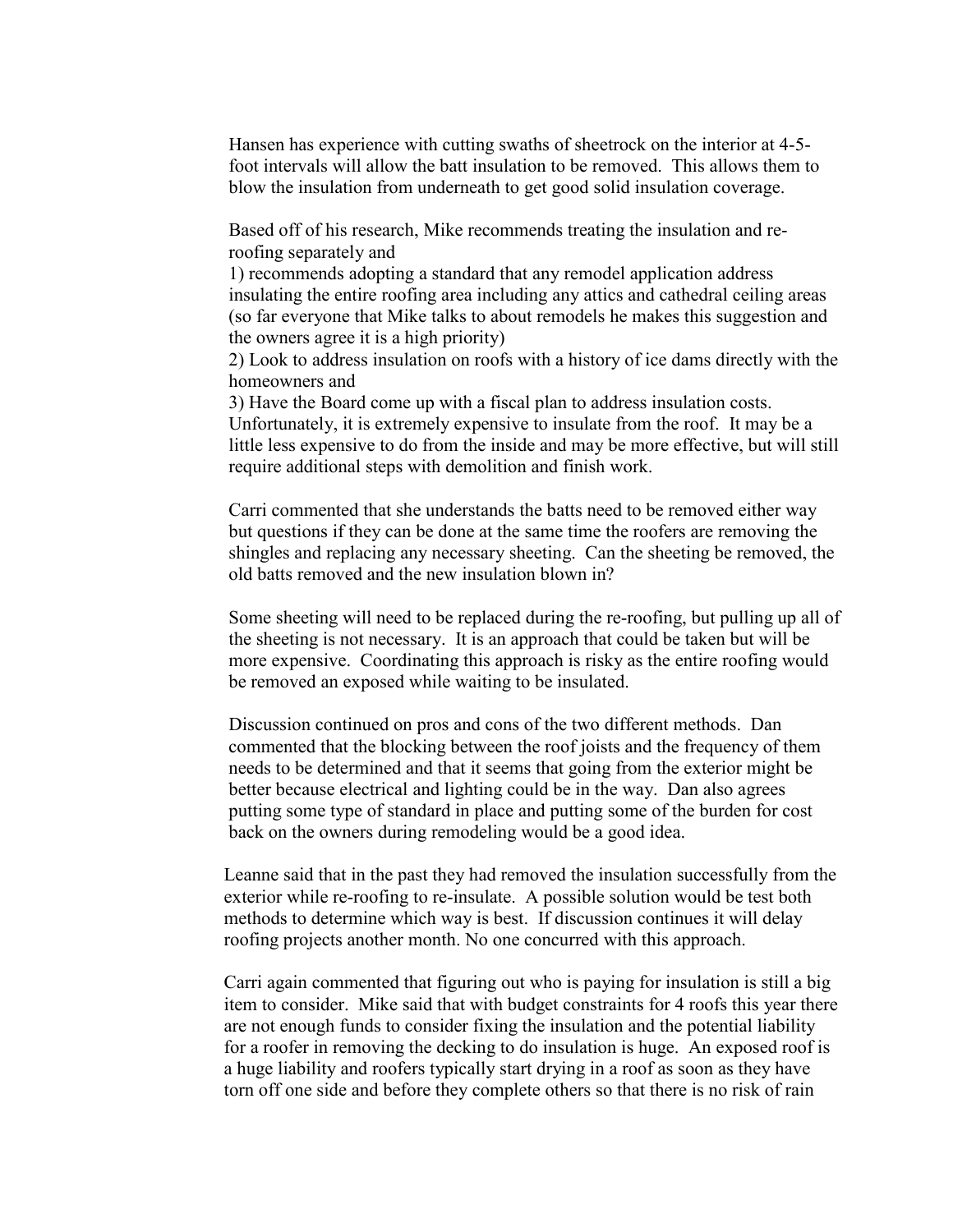exposure.

Mike recommends that the Board proceed with a roofing contractor so that they can be scheduled for this year and then figure out the insulation issue separately. Alta Vista Roofing did a great job last year and they are still offering the best pricing. The Alta Vista pricing separates out the costs for foam board insulation that will require vents, flashing and roof to wall connection changes, which is part of why the cost is so high. All of the contractors, roofing and insulating, agreed that insulation from the exterior is not as efficient. Mike reports going from the exterior is the most expensive and the least effective.

The only cost we have for insulation are the price per sqft. The costs for cutting sheetrock, removing batts, blowing in insulation, and then the sheetrock patching, texturing and painting are unknown and could be just as expensive, but the insulation efficiency will be much greater.

Mike will call Hale and Hansen insulation to find out more specific information for timing for inside versus outside application and which is best. This information can be sent via email for Board review and ratification. Each building will be different and costs will vary. Carri is willing to allow access to her unit for bidding purposes and contact individual homeowners to discuss the needs.

Michael motions to lock in scheduling for 3 roofs (32, 37 and 38 to finish the Townhomes) with Alta Vista with a delayed installation for the fall while we work to solve the insulation issue (and consider a possible 4th roof depending on budget and on insulation results),  $2<sup>nd</sup>$  by Dan. All in favor, motion carries.

Carri asked if there was going to be an executive session to discuss violations immediately following the meeting? Leanne stated it will be scheduled and she would email the Board of possible dates.

Carri asked for the ratification of the paint colors that were recommended by ARC in September 2019 and a voted on by the Board in the September 2019 meeting. There was a vote by the Board of 3 yes (Lisa, Shana and Patsy) and 2 needing extra time (Dan and Leanne). Subsequently, Leanne emailed her yes vote and there is no record of Dan ever voting. Leanne included the door color Griffin in the approved revised door standard earlier in the meeting; however the Quiver Tan for the standard building color is not on record as the standard building color.

Carri commented that a lot of work by ARC went into choosing the two colors and they were selected and recommended together. Color samples were included in the Board Packet and photos of an actual building painted.

Carissa provided further context, stating there were two similar colors being considered one being slightly darker and they were painted on the shed by the